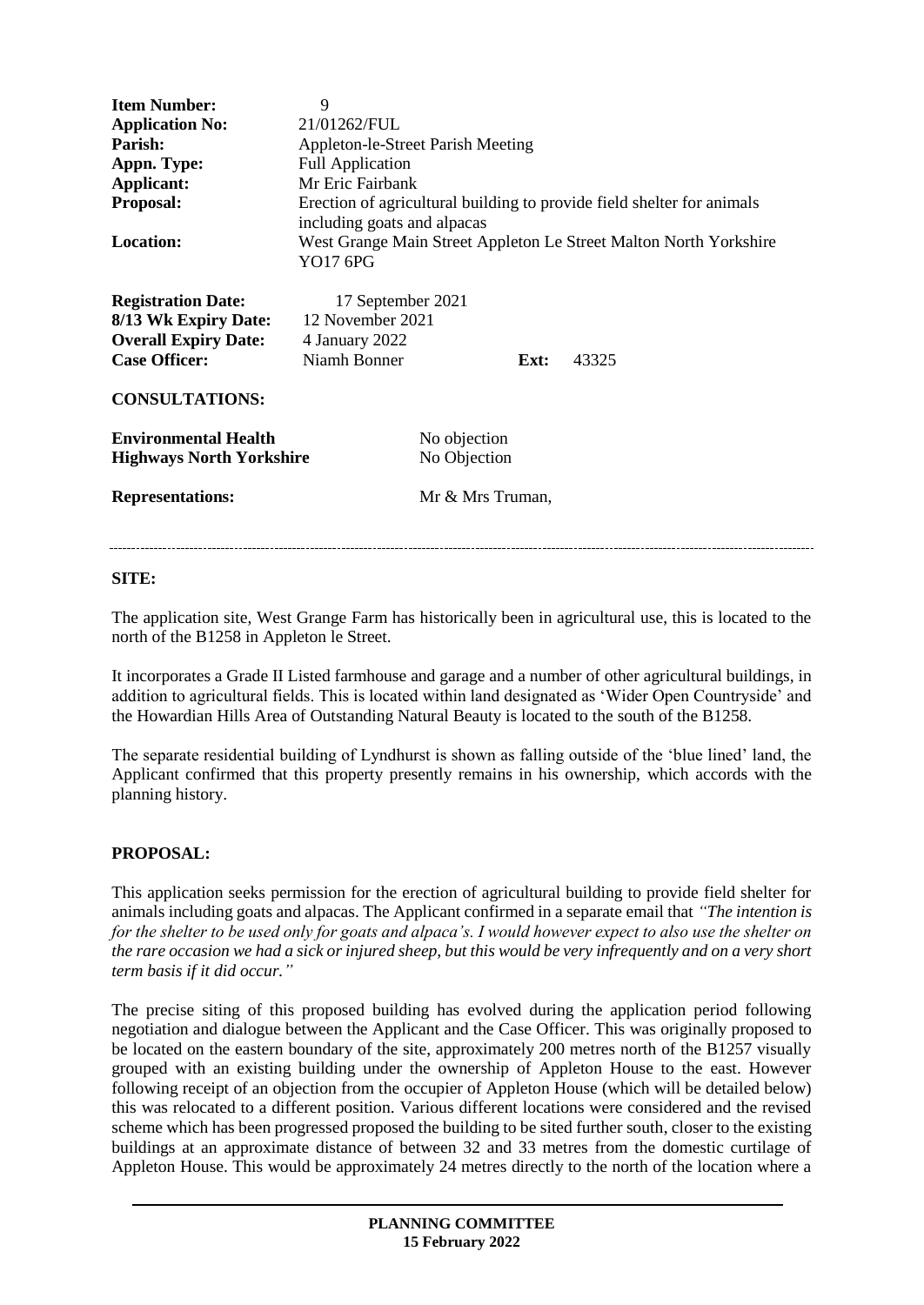new building was recently approved under an agricultural notification. This proposed position would now lie approximately 88 metres to the north of the B1257 for context and 30 metres to the north east of the nearest point of the land under the ownership of the residential property of Lyndhurst. The original site location plan and the revised site location will be provided for Members in the annexing. This is located in a field which is currently in use for sheep and lambs.

The proposed unit would span 16 metres in length, by 4 metres in width and would provide 4 individual pens, with an area of hardstanding forward of this spanning 16m in length, by 6 metres in width. The building would incorporate a pitched roof form, with a maximum height of 4 metres, with a clay pantile roof. The building would be orientated with the openings facing northwards and the Applicant has confirmed the building would be completed with stonework to the northern, eastern and western elevations and lower level stonework with Yorkshire boarding above to the rear southern elevation for ventilation.

The application form notes that this would *"provide field shelter for animals including rare breed bagot and golden Guernsey, and alpacas. The intention is to move the farm back into economic viability, supporting the local economy, providing work and supporting agricultural training by liaising with local educators. Additional trees will be planted around the site to encourage more wildlife and help the environment. Bird boxes will be located on the new structure."*

Further incoming information from the Applicant dated 9th December noted "*in order to help blend the shelter in to the adjoining landscape further trees will be planted as per the tree plan attached. I would also draw attention to the tree planting already undertaken that supports and encourages wildlife, whilst lessening any visual impact from living next to what is and always has been a working farm.* 

*As stated in the initial application the shelter is intended for rare breed animals, not a stable for horses or equestrian purposes. I have also recently suffered with uncontrolled dogs encroaching on the farm and threatening the livestock. The shelter would allow me to temporarily protect some of the livestock from dog attach, should this reoccur. Additionally the shelter would be used on occasion should I have ill or injured animal, whilst seeking veterinary help."* 

# **PLANNING HISTORY**

20/00238/FUL: Erection of a general purpose agricultural building. Approved.

It is noted that following review with Environmental Health Officers, no specific restrictions were placed on this building in relation to livestock following balanced consideration. This building has not yet been erected but was in a location where an unrestricted farm building had previously been located. This was sited between the West Grange agricultural buildings and Lyndhurst.

20/00861/AGNOT: Erection of a general purpose agricultural building for the storage of crops and farm machinery. Prior approval sought by the Local Planning Authority and notification subsequently approved.

21/01362/AGNOT: Erection of a general purpose agricultural building to store crops and machinery. Prior approval sought by the Local Planning Authority and notification subsequently approved. This was a resubmission of 20/00861/AGNOT due to alterations being necessary to the previously approved height to secure the pantile roof form.

These two approvals relate to a new building that would be used for general storage but not for livestock. This has not yet been erected but as detailed above, would be located approximately 51 metres to the north of the B1257 and approximately 31 metres from the domestic curtilage of Appleton House.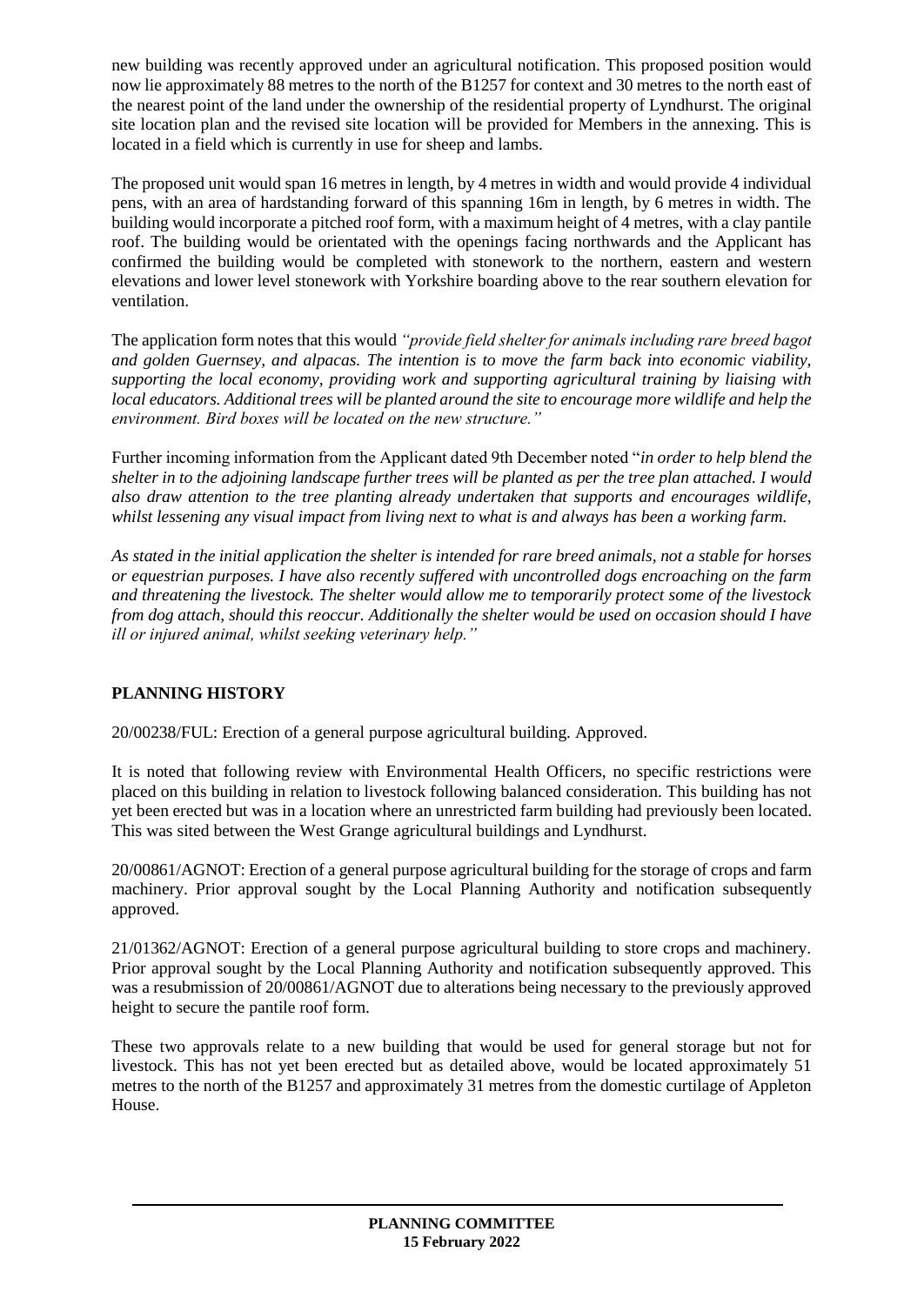# **POLICIES:**

Local Plan Strategy -Policy SP1 General Location of Development and Settlement Hierarchy Local Plan Strategy -Policy SP9 The Land-Based and Rural Economy Local Plan Strategy - Policy SP13 Landscapes Local Plan Strategy - Policy SP16 Design Local Plan Strategy - Policy SP19 Presumption in Favour of Sustainable Development Local Plan Strategy - Policy SP20 Generic Development Management Issues National Planning Policy Framework National Planning Practice Guidance

#### **REPRESENTATIONS**

A response was made of behalf of the occupier of Appleton House to the west of the site on the 30th September 2021 – based on the original proposals:

*"We are instructed by Mr and Mrs Matthew Truman who own Appleton House and 'Appleton Cottage' (which is shown on the application plans) both of which adjoin West Grange. Mr and Mrs Truman view Appleton House as their long-term home although they currently work abroad. In their absence Mr Truman's parents live there (who are 77 and 74 years of age and one of whom is registered as partially sighted) and, on our clients' return, they are likely to move into Appleton Cottage which will be used as ancillary residential accommodation adapted for their needs.* 

*Our clients wish to raise concerns with regard to the current application which seeks to erect an agricultural building very close to the boundary of their property and, in particular, to Appleton Cottage. In view of the large holding at West Grange, stated to be some 81 hectares on the application form, it is not understood why the building needs to be erected so close to our clients' property.* 

*Reference is made to its location close to Appleton Cottage as a justification for its siting, but there would appear to be no need to justify the erection of a modern utilitarian agricultural building by its proximity to an existing building within residential curtilage especially if it may impact on residential amenity.* 

*As to the proposed building, it is noted that it is referred to as providing a 'field shelter for animals including goats and alpacas'. However, the design of the building is more akin to a set of stables rather than a field shelter which traditionally are more open. Our clients' concern is that they may be used for the keeping of livestock of any sort (for all or parts of the year) rather than simply as a field shelter.* 

*In view of the proximity of the application site to the residential use at Appleton House, it would not be possible to use the prior notification route because it lies within 400m of a 'protected building'.* 

*This is because of the potential impact that use for the keeping of livestock may have on residential amenity (notably odour and noise). In fact, the proposed building lies much closer than 400m to both Appleton House and its garden as well as to Appleton Cottage which causes our clients particular concern.* 

*If the building were to be in the traditional form of a field shelter, not being enclosed to enable stock to enter and leave at will, this may be less of a concern. However, it is considered that the design is inappropriate in this location because of its proximity to our clients' property and the potential impact its use for the keeping of livestock may have.* 

*As the building is clearly intended for use by livestock it is not possible to put a condition on the building preventing such use. Our clients are therefore also concerned that to permit a building on the boundary with their home, particularly one which could be used for the keeping of livestock, will set an unfortunate precedent. This of particular concern as the applicant makes clear that he is looking to diversify his farming operation to make it more viable, and this has been reflected in recent applications for the erection of other new buildings on the holding.*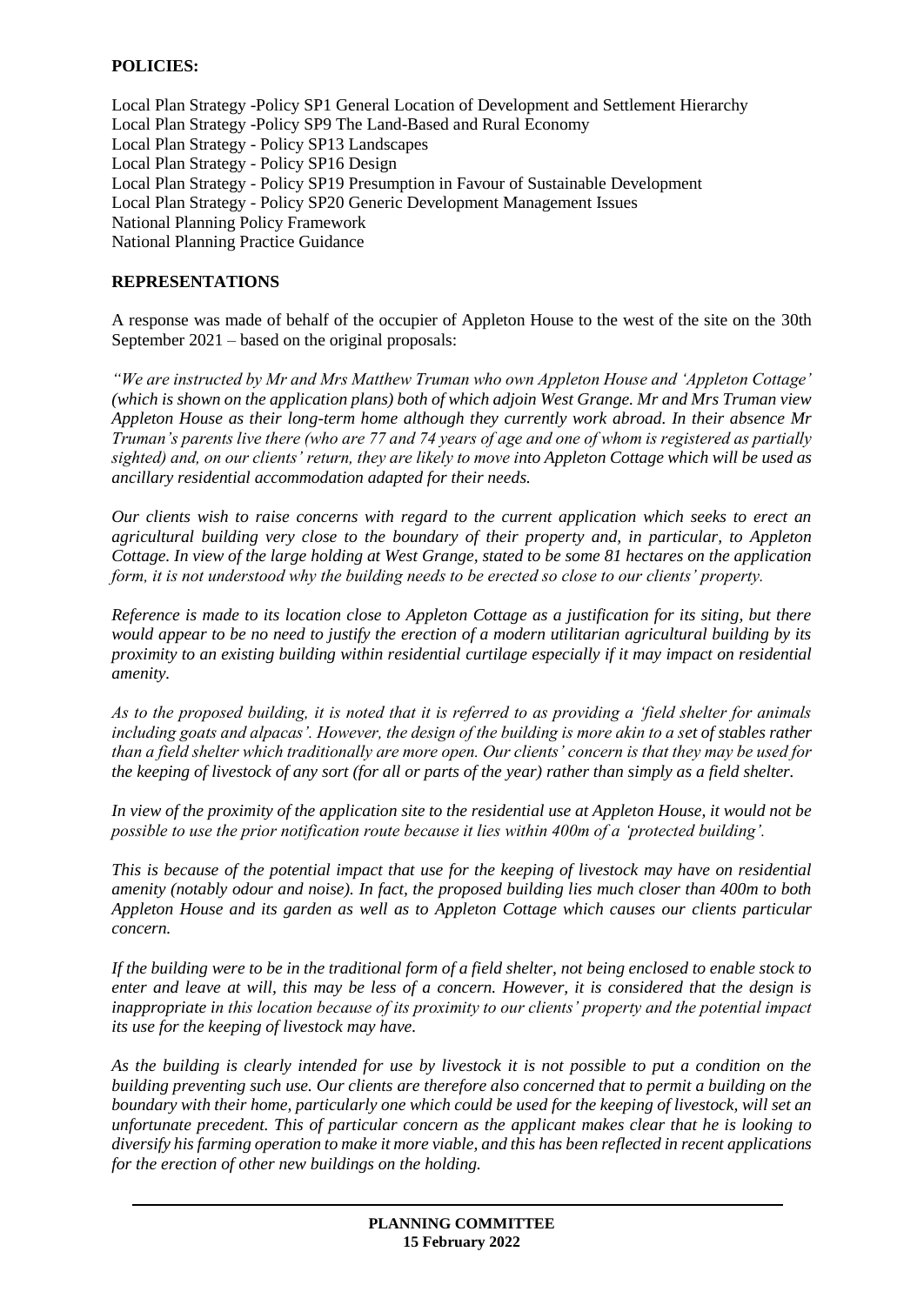*Therefore, although our clients have no objection to the principle of a field shelter, they are concerned at its proximity to the boundary with Appleton House and that the design and potential use of the current proposal is inappropriate and will impact on the current and future residential amenity of both Appleton House, its garden and Appleton Cottage."*

Readvertisement was undertaken on the revised repositioned scheme and the following response was received from the occupier of Appleton House on the 5th January 2022.

*"Further to your request (on 21/12/21), please see our further observations below:*

- *We originally made an attempt to seek clarity from the applicant (having not heard directly from them prior to its original submission) but were told to simply review what they had submitted online. We had hoped that it would not be necessary to waste your time nor resort to correspondence to try and resolve this matter.*
- *Although the move away from our residential boundary is welcomed, the revised site is still very close to the residential boundary with our garden and kitchen door.*
- *The revised plan shows the new site to be 33m away from our residential boundary but this is using a diagonal line to our residential boundary (rather than using the direct route to the closest part of our residential boundary) consequently the distance shown is inaccurate and in reality materially closer. It is also confusing why the distance to the other neighbouring property (Lyndhurst) is shown given that the applicant also owns that property. (Case Officer Note: This distances measures at between 32 and 33 metres at different points.)*
- *We note that the EHO recommends a manure management plan to prevent odour nuisance. However, we do not believe any steps can mitigate the smell of animals, manure and associated odours/noise given such close proximity to our residential boundary. It is for this very reason that the PD restriction means that any livestock building (within 400m of a third party dwelling) will need an express grant of planning permission so that amenity issues can be considered fully.*
- *Given the size of the field owned by the applicant, we query why it would be necessary to house a shelter for animals in an area that would have considerable impact on our domestic residence and necessitate the use of an odour management plan (which is only as effective as its implementation) and which, as a field shelter rather than a stable, can be located elsewhere within the landholding further away from our boundary.*
- *The further planting is appreciated but as some of the area specified has already been planted and such planting currently provides no screening value from our property given the immaturity of the plants used we worry that the additional planting will also prove to be ineffective.*
- *Consequently, given its very close proximity to our residential boundary, we object to its location. However. we have no objection to there being a new field shelter (in the specifications of this current application) on the far western side of the field (for the avoidance of doubt, to the west of Lyndhurst) as show in blue on the map extract below."*

# **APPRAISAL:**

The main considerations within the determination of this application are:

- i. Principle of the development
- ii. Character, Form and Impact upon the Grade II Listed Building
- iii. Impact on residential amenity
- v. Other matters, including consultation responses.
- i. Principle of the development

Policy SP1 (General Location of Development and Settlement Hierarchy) notes that in all other villages, hamlets and in the open countryside development will be restricted to that 'which is necessary to support a sustainable, vibrant and healthy rural economy and communities.'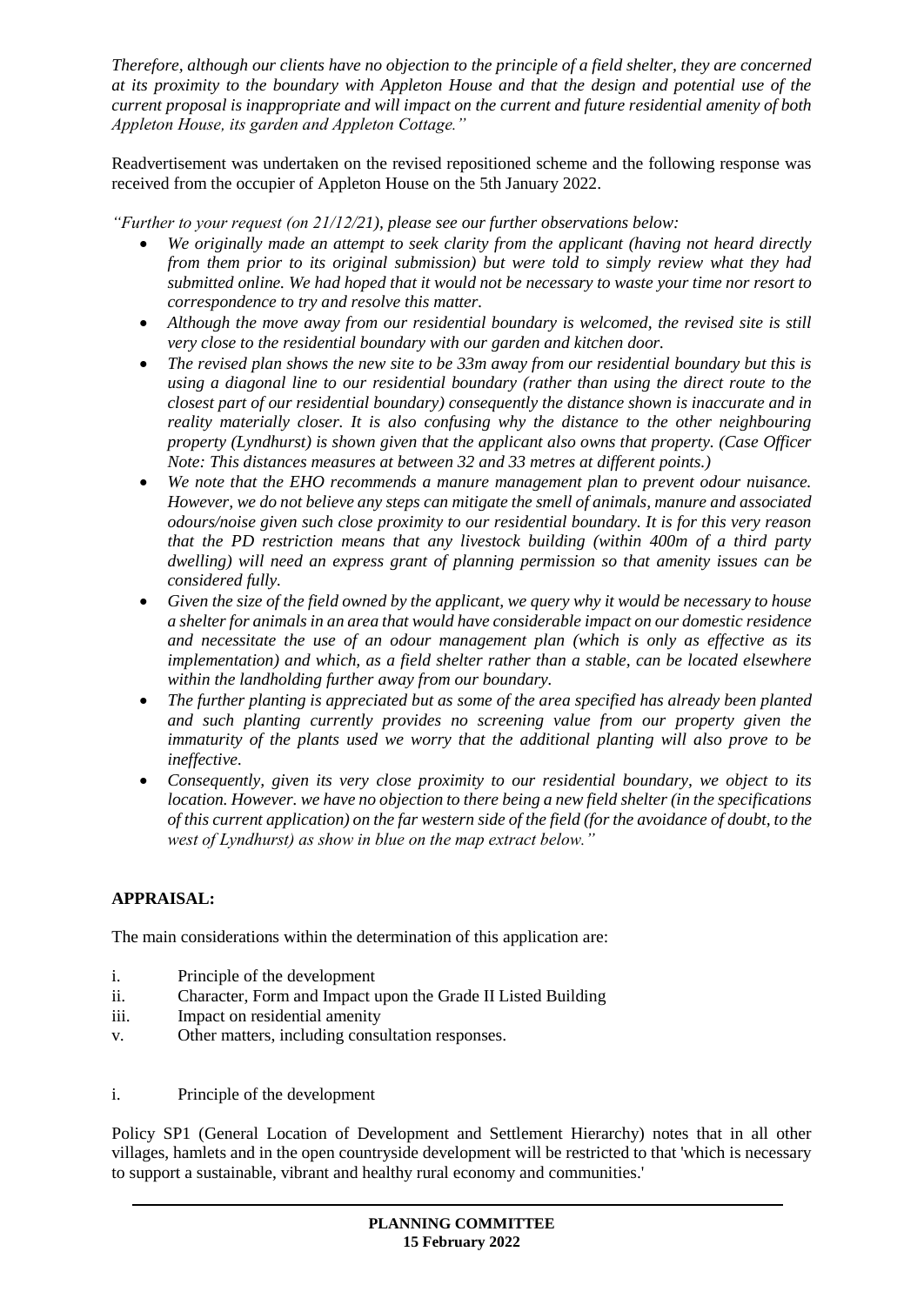Policy SP9 (The Land Based and Rural Economy) of the Ryedale Plan - Local Plan Strategy is supportive of new buildings that are necessary to support land-based activity and a working countryside, including farming. Furthermore the National Planning Policy Framework is supportive of sustainable growth and expansion of all types of business and enterprise in rural areas, through well designed new buildings.

In this instance given that this is an existing and established farm/rural business, the principle of an agricultural building to support the activity is acceptable. This proposal is considered to be in accordance with Policy SP9 of the Ryedale Plan, Local Plan Strategy, subject to the assessment of the other identified main considerations.

# ii. Character, Form and Impact upon the Grade II Listed Building

The proposed agricultural building, as outlined above would incorporate relatively modest proportions, spanning approximately 4 metres in width x 16 metres in length. This would include a pitched roof, to be completed with clay pantiles, in keeping with the recently approved agricultural notification building to the south when built and the other buildings beyond to the south. The proposed plans indicate the use of pantiles, however they do not specifically illustrate the use of stonework or Yorkshire boarding as described by the Applicant. For the avoidance of doubt a condition to ensure the walls are completed with these materials as per the description in the email dated 2nd February 2022 will be attached.

It is not considered that the proposed revised positioning of the building would result in any harm in terms of character and form. From more distant views, it would be visually grouped with the existing buildings to the south and would not appear isolated in this rural context. Further, the limited scale of the building is also acknowledged together with the high quality materials proposed. It is however considered appropriate to recommend a condition to limit any further lighting on this building without the discharging of a specific condition to provide details as this is a dark sky location and given the context of the neighbouring dwelling.

The noted landscaping which has been undertaken at the site, predominately along the eastern boundary is also acknowledged and welcomed. These will be supplemented by a further range of planting to help provide a visual break and limit views. A landscaping plan has been provided to indicate the existing and proposed planting, with 35 new trees proposed.) It is acknowledged that views of this building are likely to be possible from Appleton House, however this would not relate to impacts upon shadowing or privacy and the outlook would be onto a sensitively designed building, which already benefits from intervening landscaping. There is no right to a view in planning terms and it is not considered that this building would relate to material harm to the character or form of the surrounding rural landscape.

The Applicant in an email dated 20th January 2022 confirmed *"I noted the objection and accompanying letter mentioned some of the trees already planted are ok, whilst others are small. I would remind you of the double row of mature trees I have planted, and you observed when on site, in front of Appleton House. These trees are effectively already mitigating the visual impact of anyone standing or sitting in the Appleton House garden adjacent to the house and patio areas and looking towards the proposed location of the shelter.* 

*Yes the other trees I am proposing are of a smaller size but these are outside the main house to shelter view line. Additionally, and as you have seen from your site visits I have already planted more trees than are currently included in the previously approved barn application. I would fully anticipate that I will again plant a greater number of trees than those included in the shelter application."*

Given the scale and distance from the listed building to the south, which is located at a much higher topographical level, it is not considered that this modest building would result in any impacts upon its setting. This would also have no impact upon the adjoining Area of Outstanding Natural Beauty, to the south of the B1257.

Further details of the proposed planting heights of the additional landscaping have been submitted by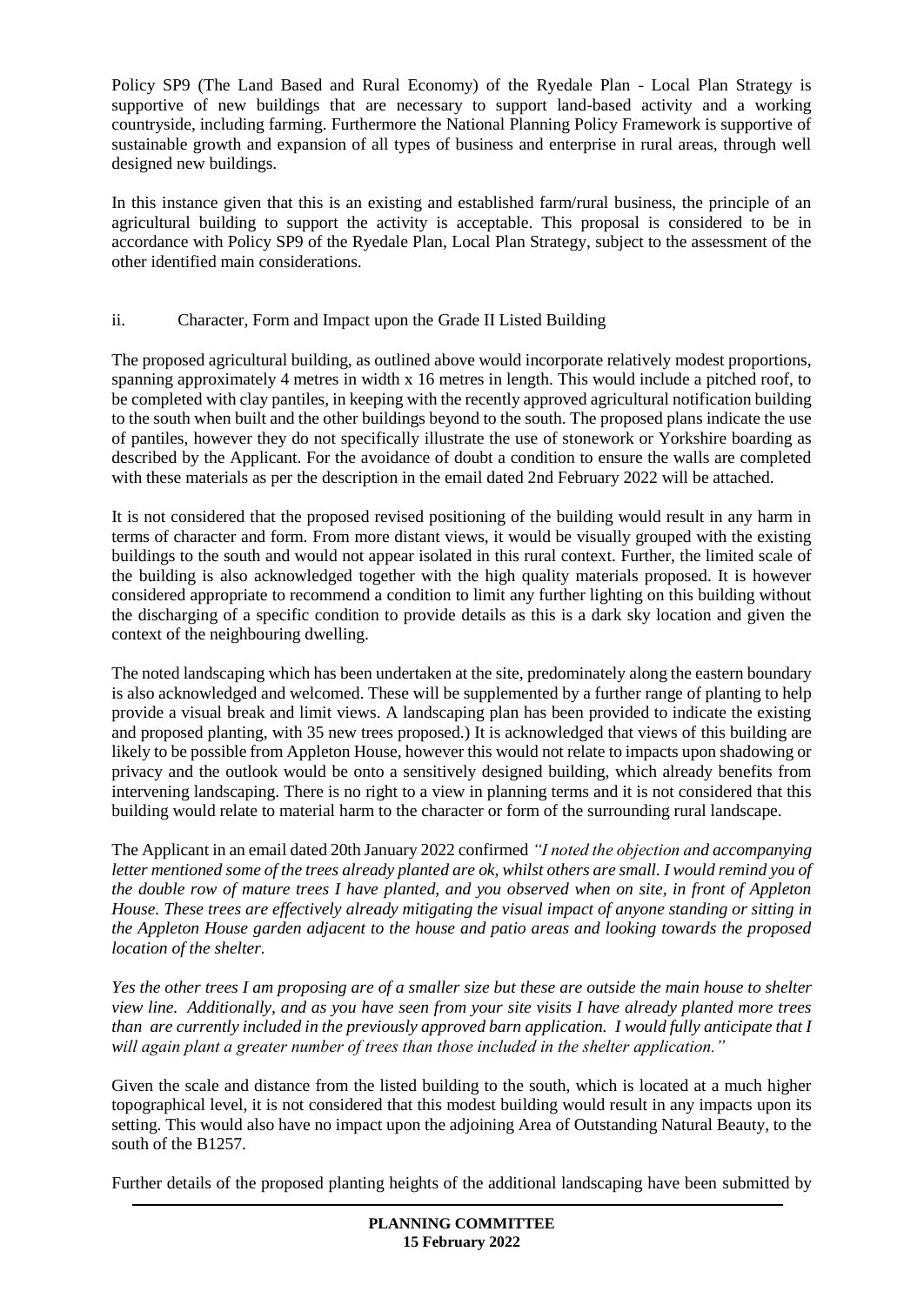the Applicant via a supplementary email indicating these will be a minimum of 1.2m in height which is considered appropriate and therefore the landscaping details will be conditioned.

# iii. Impact on residential amenity

This proposed building would be located approximately 32-33m away from the nearest point of the residential curtilage of Appleton House to the east, which is a well maintained garden area and 30 metres away from the nearest point of the land associated with Lyndhurst, to the south west which is heavily wooded. It is not considered that either property would be affected due to loss of privacy or shadowing.

The point raised by the neighbouring occupier in relation to smells is noted. The Council's Environmental Health Team were consulted in regard to this proposal and in a response dated 17th December 2021 noted "*I have no objections with regard to the above application. I would, however, recommend that a manure management plan be implemented in respect of the use of the proposed building. This manure management plan would reduce the likelihood of nuisance caused to occupants of neighbouring properties by odour thus protecting their amenity."*

The Applicant in an email dated 20th January 2022 noted "*I am more than happy for the EHO to meet at the farm with Mrs Treetops to discuss the manure impact and agree a suitable manure management plan.*

*I would also say that the shelter is intended as a shelter. By that I mean the goats or alpacas would not be housed in the shelter 24/7. They would be free to come and go, therefore I would anticipate a large proportion of any animal waste would be in the fields rather than the shelter. On this basis I do not believe the shelter would create any additional odour issues than animals in the field."*

This Manure Management Plan in respect of the use of the proposed building was provided by the Applicant in an email dated 2nd February 2022, with a map showing the proposed location of the manure heap, in a location further to the west, approximately 110 metres from the boundary with Appleton House and close to the wooded land in the ownership of Lyndhurst, approximately 57 metres from this properties domestic curtilage. This position would abut an allotment, where this would spread after composting. The Environmental Health Officer confirmed on the 2nd February 2022 that they were content with this approach and this will be conditioned. It is also noted that the overall scale of the proposed shelter is relatively modest and it is considered unlikely that this would materially increase impacts on neighbouring properties. The field are already grazed by animals and this will continue.

During the consideration of this application, it was furthered queried with the Environmental Health Officer as to whether it may be reasonable to restrict the occupation of this building to prevent pigs or cows. However they concluded this was not considered necessary by the Environmental Health Officer and consequently, this would not meet the 'tests of soundness' for a planning condition.

Whilst the occupier of Appleton House has highlighted the agricultural permitted development regulations contained Schedule 2, Part 6 of the Town and Country Planning (General Permitted Development) (England) Order 2015 not allowing livestock within 400 metres, this is only relating to what could be acceptable under permitted development. This would not preclude a planning application for that type of development, such as in this present case and any such planning application would be carefully considered in terms of the site specific situation. This has been carefully considered by Officers, including Environmental Health Officers and it is considered that this proposed scheme would not relate to materially unacceptable impacts upon neighbouring residential amenity.

iv. Other matters, including consultation responses.

The comments received from the occupier of Appleton House have been identified above. It is considered that whilst the concerns are acknowledged, the material issues raised have been addressed in the sections above.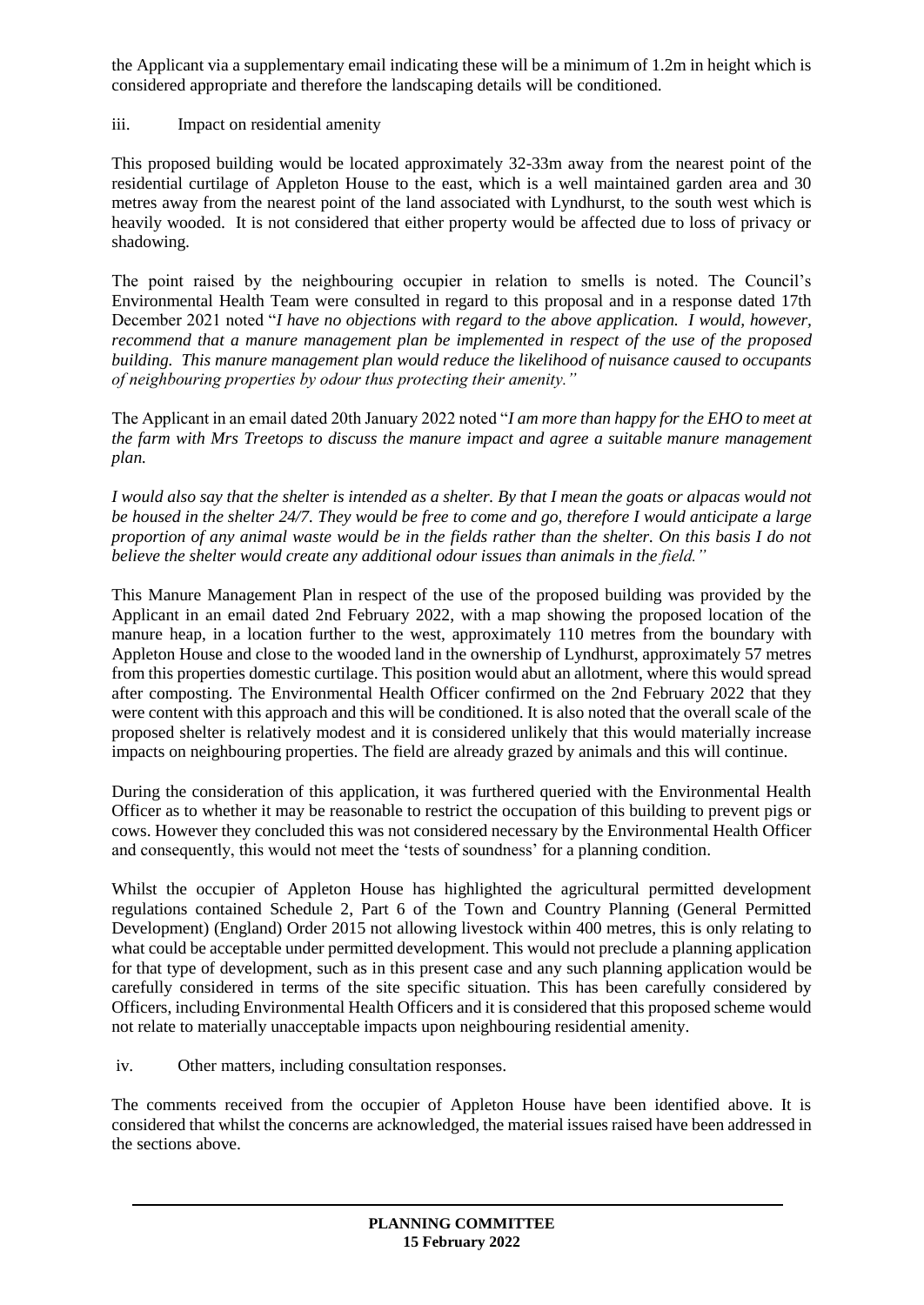North Yorkshire Highways confirmed "*It is not considered that the development will have a detrimental impact on the highway network and as such there are no local highway authority objections to the proposed development."*

In the light of the above, the altered proposal is considered to be in accordance with the relevant policy criteria outlined within Policies SP1, SP9, SP13, SP16, SP19 and SP20 of the Ryedale Plan - Local Plan Strategy and within the National Planning Policy Framework. The proposal is therefore recommended for approval.

# **RECOMMENDATION: Approval**

1 The development hereby permitted shall be begun on or before .

Reason: To ensure compliance with Section 51 of the Planning and Compulsory Purchase Act 2004

2 The development hereby permitted shall be carried out in accordance with the following approved plan(s):

Revised Site Location Plan (No Drawing number - scanned by the Local Planning Authority on the 14th December 2021.) Plans and Elevations (Drawing no. 100175/01 Received by the Local Planning Authority on the 2nd February 2022.) Tree Plan (No Drawing number - scanned by the Local Planning Authority on the 14th December 2021.) Distance From Boundary/Proposed Block Plan (No Drawing number - scanned by the Local Planning Authority on the 14th December 2021.)

Reason: For the avoidance of doubt and in the interests of proper planning.

3 Unless otherwise agreed in writing with the LPA, this building shall only be operated in accordance with the approved manure management plan submitted to the Local Planning Authority on the 2nd February 2022.

Reason: to ensure an appropriate level of residential amenity is secured in accordance with Policy SP20 of the Ryedale Plan, Local Plan Strategy

4 Unless otherwise agreed in writing with the Local Planning Authority, all planting seeding and/or turfing comprised in the approved landscaping scheme (the Tree Plan - No Drawing number - scanned by the Local Planning Authority on the 14th December 2021 and associated email from Applicant dated 2nd February 2022) shall be carried out during the first planting season following the commencement of the development, or such longer period as may be agreed in writing by the Local Planning Authority. Any trees or shrubs which, within a period of five years from being planted, die, are removed or become seriously damaged or diseased shall be replaced in the next planting season with others of similar sizes and species, unless the Local Planning Authority gives written consent to any variation.

Reason: To enhance the appearance of the development hereby approved in accordance with policies SP16 and SP20 of the Ryedale Plan - Local Plan Strategy.

5 Unless otherwise agreed in writing with the Local Planning Authority, the walling of the building hereby approved shall be constructed with stonework and Yorkshire Boarding.

Reason: To enhance the appearance of the development hereby approved in accordance with policies SP16 and SP20 of the Ryedale Plan - Local Plan Strategy.